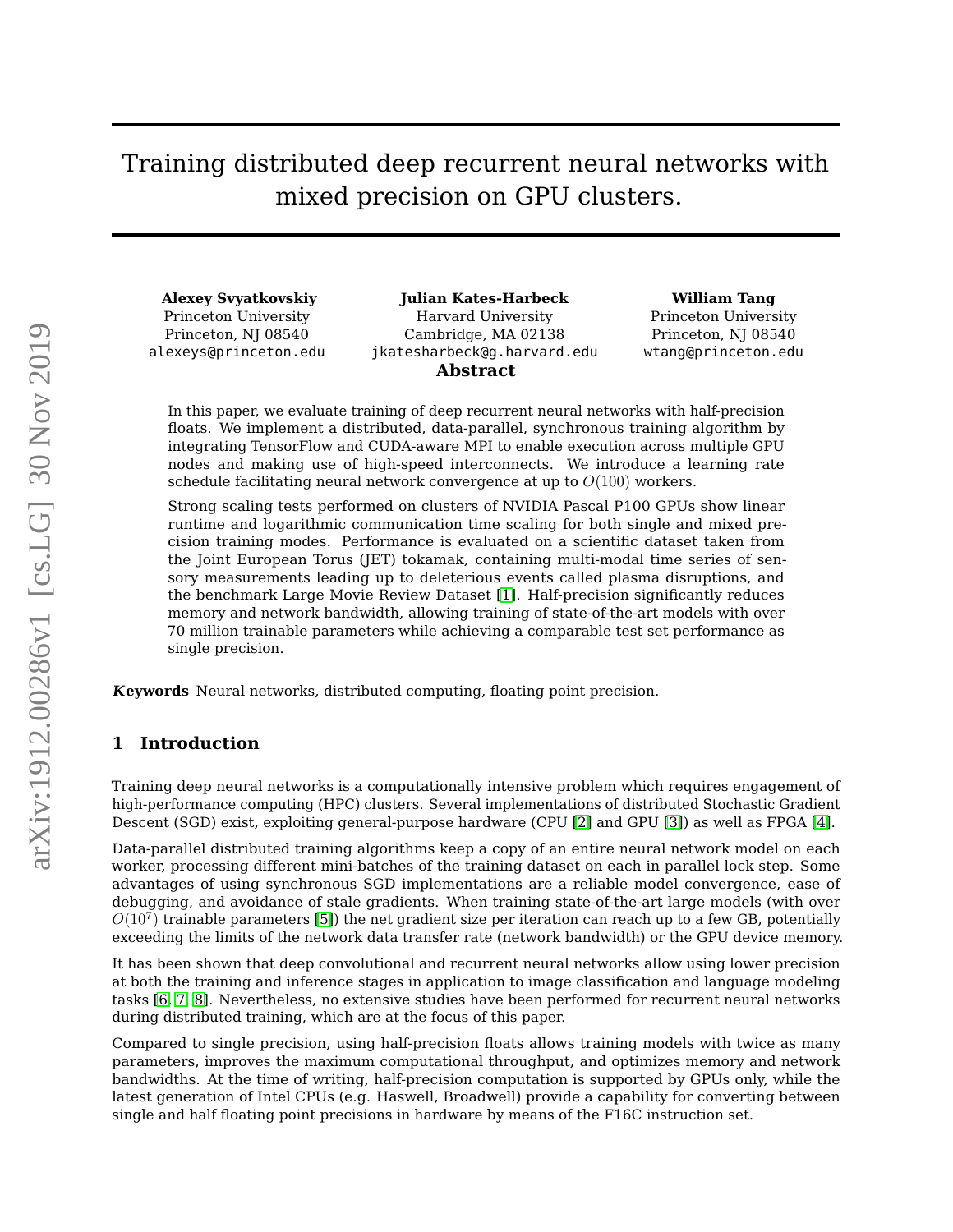

<span id="page-1-0"></span>Figure 1: Hardware architecture layout of the Tiger cluster node.

A set of strong scaling tests is performed using a framework integrating TensorFlow [\[9\]](#page-10-7) with custom parameter averaging and global weight update routines implemented with CUDA-aware MPI. The software stack makes use of CUDA 8, GPU accelerated deep learning primitives from CuDNN 6, and TensorFlow 1.3. The performance is reported on a scientific dataset taken from the JET tokamak – the largest operating tokamak in the world [\[10\]](#page-11-0) – comprising over 4000 time series, some of which result in deleterious events called plasma disruptions. The time series contain multi-modal sensory measurements, including both scalars and one-dimensional arrays, collected with a sampling rate of 1 ms. The description of the JET dataset is provided in Appendix [A.1.](#page-8-0)

In addition to the JET dataset, we repeat the calculation on the Large Movie Review Dataset (IMDB) [\[1\]](#page-9-0), which is a public dataset often used for sequence learning and time-series forecasting tasks in deep learning community.

Following [\[11\]](#page-11-1), our goal is to train the recurrent neural net to predict the onset of a disruption at least 30 ms in advance of the actual event. This is the time that would be required to implement mitigation strategies (such as rapid neutral gas injection) in a real experiment after receiving an alarm. The nature of the problem of disruption forecasting in tokamak fusion plasmas makes long short-term memory (LSTM) networks a promising candidate.

The paper is organized as follows: we start with the hardware specifications and an overview of recurrent neural networks in the Sections I and II; Section III describes the details of the distributed training algorithm implemented in the framework; Section IV evaluates training with half-precision floats; Section V summarizes the performance on the plasma disruption dataset from JET. Section VI concludes the paper.

# **2 Hardware specifications**

Scaling tests are performed on the Dell Linux cluster at Princeton University named "Tiger". It has a theoretical peak performance exceeding 27 petaflops, which is delivered by 320 NVIDIA Pascal P100 GPUs across 80 Intel Broadwell nodes. Each GPU is mounted on a dedicated x16 PCI express bus with 16 GB of HBM2 memory as shown in Fig. [1.](#page-1-0) The nodes of the cluster are interconnected by an Intel Omnipath high-speed interconnect. The CPUs are Intel Broadwell E5-2680v4 with 28 cores per node.

# **3 Neural Network architecture**

Recurrent Neural Networks (RNN) are a family of neural networks capable of processing sequential data of arbitrary length. Long short-term memory networks (LSTM) [\[12\]](#page-11-2), a particularly successful form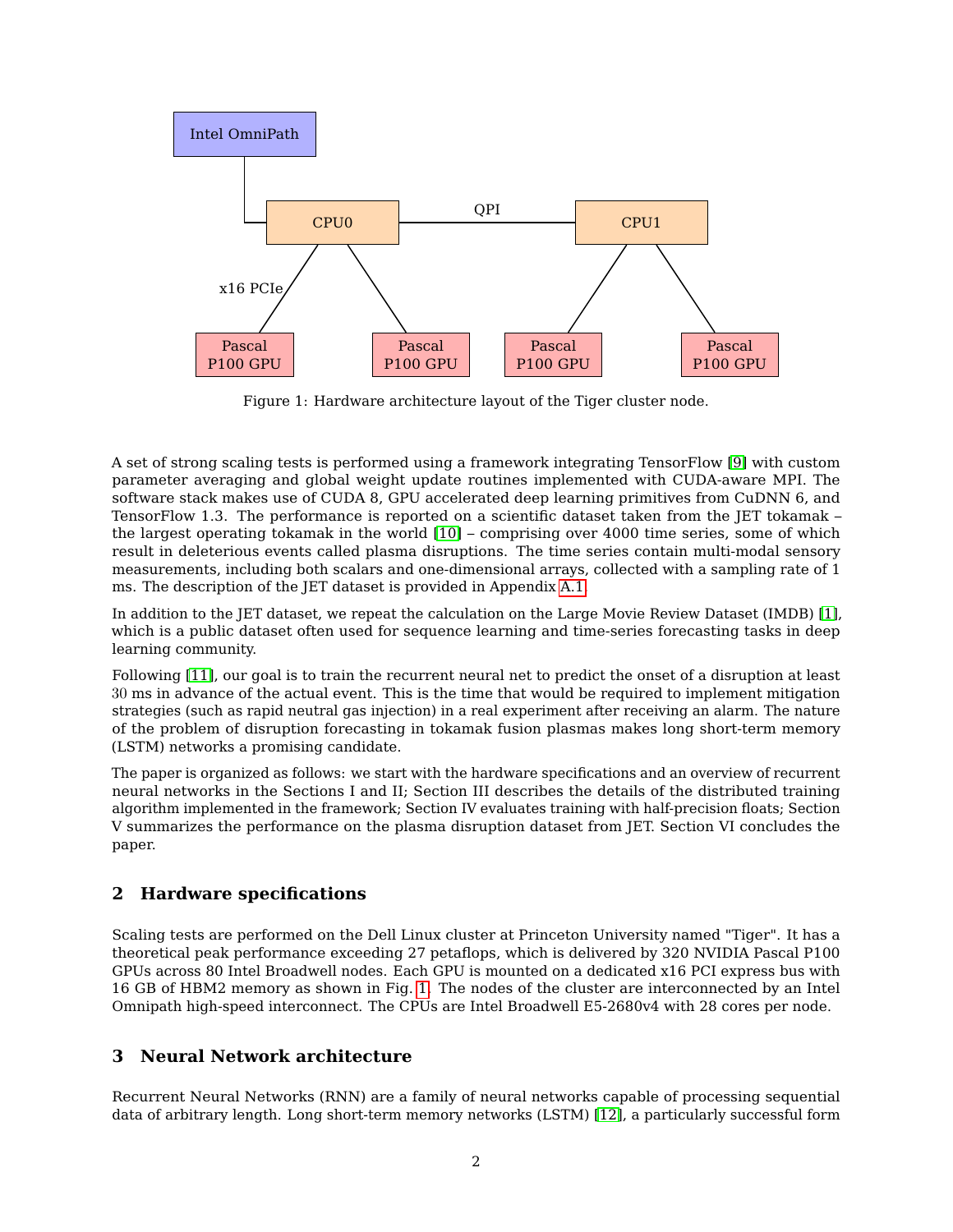

<span id="page-2-0"></span>Figure 2: A typical neural network architecture for plasma disruption forecasting task.

of RNNs, trained on large datasets can obtain remarkable performance results across a wide variety of domains – from image captioning [\[13\]](#page-11-3), to sentiment analysis and machine translation [\[14,](#page-11-4) [15\]](#page-11-5).

A LSTM unit uses no activation function within its recurrent components. Thus, the stored values are not iteratively expanded or squeezed over time, and the gradient does not tend to explode or vanish when trained. Instead, LSTMs contain gates controlling information flow, which are implemented using the logistic function.

A typical neural network architecture for plasma disruption forecasting involves LSTMs and fully connected layers which are illustrated in Fig. [2.](#page-2-0) Here, each LSTM layer has 200 hidden units, with application of L2 regularization and recurrent dropout. Fully connected layers with ReLU activation are applied for each temporal slice  $t = 0...128$ . Tunable parameters of neural network are determined via random search hyperparameter optimization.

Neural networks are trained iteratively, making multiple passes over an entire data set before converging to a minimum. Each training iteration includes the forward propagation (**fprop**), loss calculation, backpropagation (**bprop**) followed by the weight update. Backpropagation through time (BPTT) is a gradient-based neural network training algorithm applied to train RNNs and LSTMs.

# **4 Distributed computing framework**

We implement a distributed computing framework making use of TensorFlow for layer definitions, **fprop** and **bprop** steps, and a custom global weight update routine with parameter averaging implemented using CUDA-aware MPI to take advantage of high-speed network interconnects like OmniPath or Infiniband on HPC clusters, as well as the GPU-direct technology.

The following summarizes the implementation of distributed data-parallel synchronous stochastic gradient descent with parameter averaging:

- 1. Initialize the network parameters randomly based on the model configuration
- 2. broadcast a copy of the current parameters to each worker
- 3. Perform **fprop** and **bprop** passes on each worker using a mini-batch  $m_i$  of data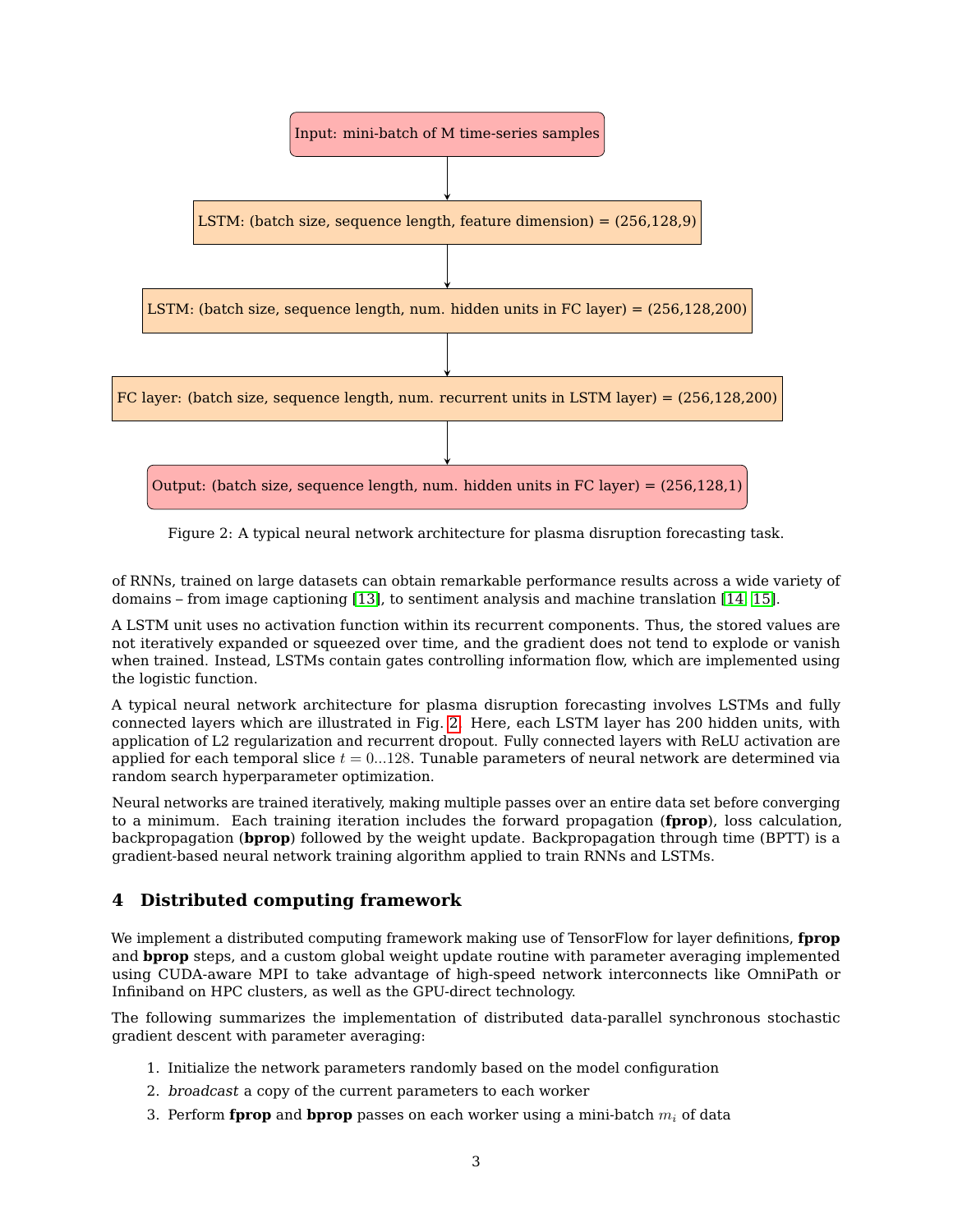- 4. Aggregate gradients from each worker using allreduce, then average them on worker with task 0 to obtain global raw gradients
- 5. Update optimizer internal state and global weights using this global gradient on worker with task 0
- 6. broadcast global parameters after update back to all workers, return to the step (2) and repeat for mini-batch  $m_{i+1}$  of data

Aggregating raw gradients allows using any optimizers in step (5), making the framework more flexible. In this paper, we focus on the stochastic gradient descent optimizer with momentum, which is given by the following update equations:

<span id="page-3-0"></span>
$$
H_k = m \cdot H_{k-1} - \lambda \Delta W,\tag{1}
$$

$$
W_k = W_{k-1} + H_k \tag{2}
$$

With the above approach, the master has to collect all  $N$  gradients in lock-step. An alternative, fault tolerant approach requires collecting a fraction of gradients (normally at 90-95%) before proceeding to averaging, thus avoiding stalling the calculation in case of a slow node or a node failure.

#### <span id="page-3-1"></span>**5 Learning rate schedule**

The learning rate controlling magnitude of the weight update during stochastic gradient descent in Eq. [1](#page-3-0) is lowered upon completion of each epoch. We use exponential learning rate schedule given by the following equation:

$$
\lambda_i = \lambda_0 \cdot \gamma^i \tag{3}
$$

where  $\lambda_0$  is the base learning rate,  $\gamma$  is the learning rate decay constant, and i is the epoch number.

In a distributed regime, the learning rate is adjusted to facilitate reliable model convergence. First, the base learning rate is reduced as the number of workers N increases:

$$
\lambda_0(N,n) = \frac{\lambda_0}{1.0 + \frac{N}{n}}\tag{4}
$$

here, parameter n controls the base learning rate adjustment, and is equal to the number of workers at which it is halved.

Secondly, the effective base learning rate, which is defined as a product of the number of workers and the base learning rate –  $\lambda_0 \cdot N$  – is clipped if it exceeds the maximum value of 0.1.

Fig. [3](#page-4-0) shows validation level AUC per epoch calculated at single precision for up to 100 worker GPUs. While keeping batch size  $\beta_0$  and base learning rate  $\lambda_0$  the same in all cases, the number of workers has been varied. Effective batch size of the ensemble of workers is proportional to the number of workers:  $\beta = N \cdot \beta_0$ . Consequently, the model convergence may be affected for large ensemble sizes. As seen, the learning rate schedule introduced in Seq. [5](#page-3-1) facilitates neural network convergence when training with up to 100 worker GPUs, achieving comparable AUCs at the plateau.

### **6 Half-precision training modes**

Floating point formats consist of a sign, an exponent, and a mantissa. We use the single precision floating point format (**FP32**, 23-bit mantissa and 8-bit exponent) as a reference because this is the most widely used format in deep learning, especially for GPU computation. Half-precision floating point format (10-bit mantissa and 5-bit exponent) has a numerical range of (0.00006,65504). This narrow numerical range can potentially result in an overflow ("Inf/NaN" problem) or an underflow ("vanishing gradient") during training of neural networks.

We show that the **FP16** with loss scaling has no significant impact on the neural network model convergence, resulting in an accuracy comparable to the **FP32** baseline, while allowing to train models with larger number of parameters, improving throughput and memory use.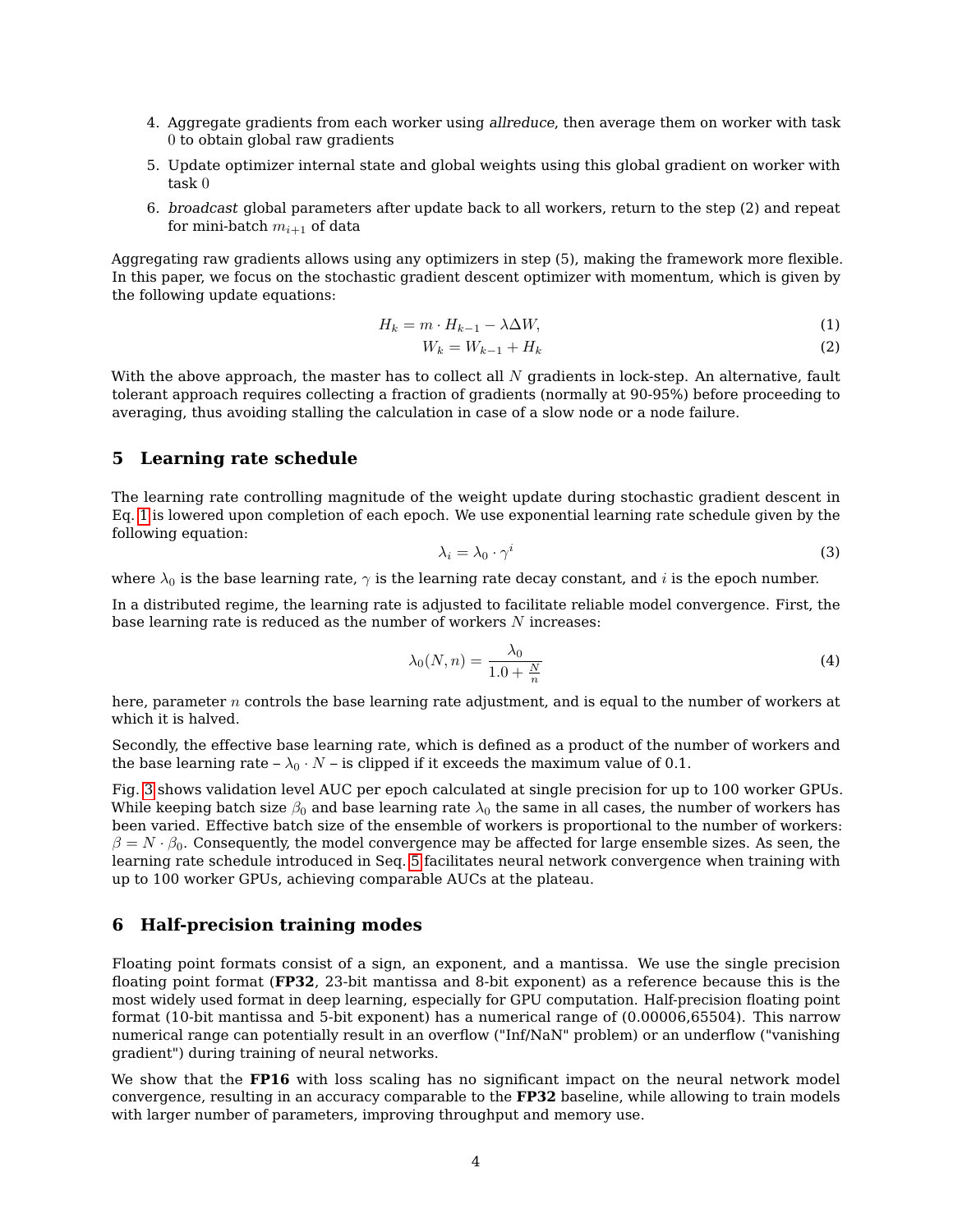

<span id="page-4-0"></span>Figure 3: Validation level AUC per epoch calculated at single precision for 8, 20, 40 and 100 worker GPUs. Base learning rate:  $\lambda_0 = 0.0004$ , batch size:  $\beta_0 = 256$ . SGD optimizer with momentum, loss scaling factor: 10.0.

To enable **FP16** training, a custom MPI data type of 2 contiguous bytes and a reduction operation (namely allreduce) have been implemented.

We distinguish the following precision modes:

- 1. Math: matrix and element-wise multiplication during forward and backward passes
- 2. Synchronization: parameter averaging; precision of weights and gradients sent across network
- 3. Weight update

The baseline for the comparisons is the case when all – math, synchronization and the weight update – are of single precision.

The parts of the deep learning framework which are executed on CPU (including data preprocessing and normalization) all rely on the **FP32** and would not benefit from **FP16**, as the half type is currently emulated on CPU by converting the 32-bit floating point representations into a 16-bit floating point representation, thus leading to significantly slower runtimes.

#### **7 Performance evaluation**

The total time to process a mini-batch of data during synchronous SGD can be divided into computation  $T_{batch}$  and synchronization  $T_{sync}$  times. With the data-parallel implementation, computation time per mini-batch step remains constant in the number of workers,  $T_{batch} \sim const.$  Synchronization between workers is performed by means of a tree-like native MPI allreduce operation, yielding logarithmic complexity  $T_{sync} \sim log(N)$  — providing a major benefit over the parameter server approach often used in distributed training. The amount of data processed during one mini-batch step increases linearly with the number of workers N. Thus, the number of mini-batches (and consequently the total time  $T_{epoch}$ ) required for an epoch decreases linearly with N.

$$
T_{epoch} \propto \frac{1}{N} (T_{batch} + T_{sync}) = \frac{1}{N} (A + B \cdot log(N)) = O(\frac{log(N)}{N})
$$
\n(5)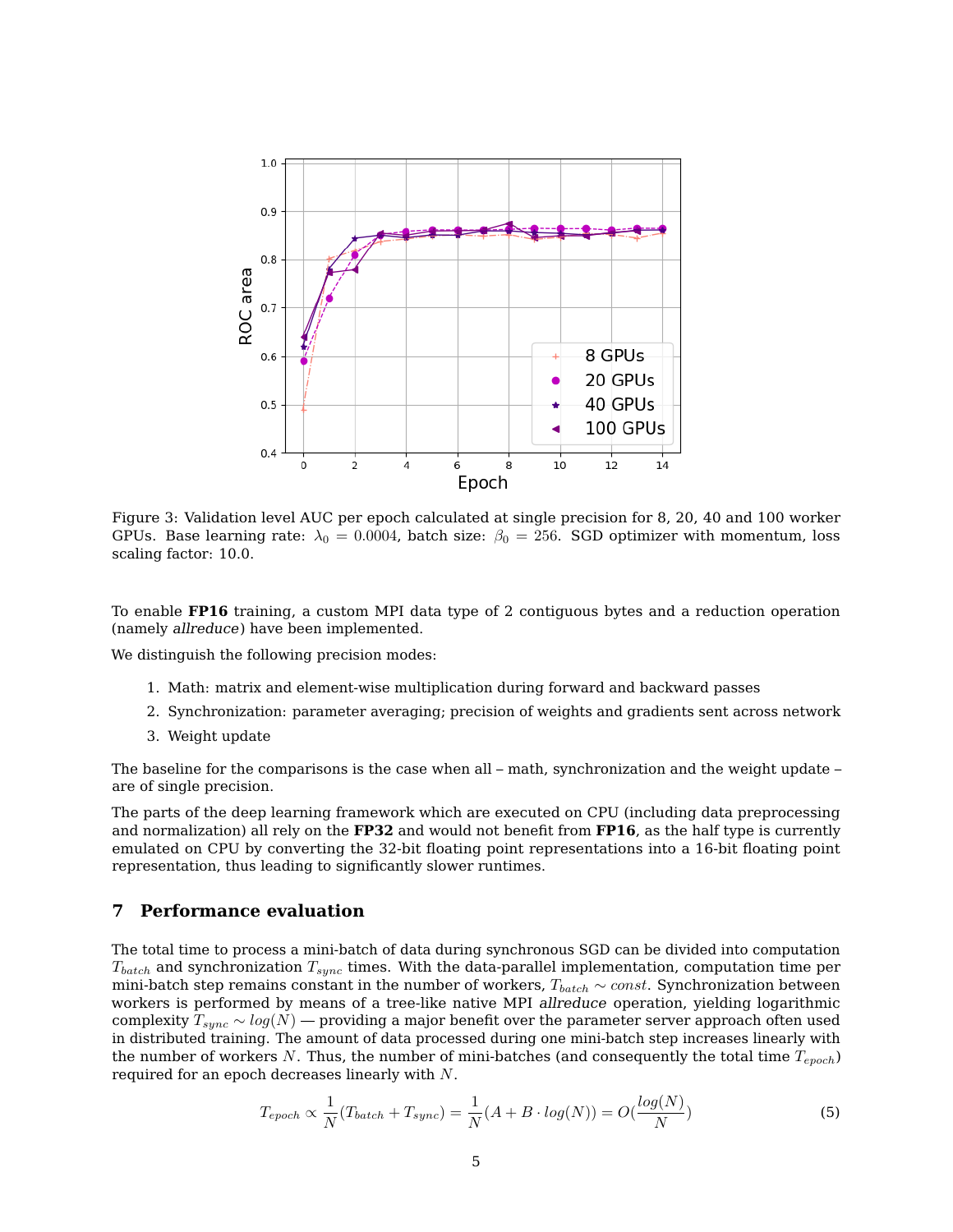

<span id="page-5-0"></span>Figure 4: Compute time per epoch as a function of the number of worker GPUs for **FP16** and **FP32** at a maximum processing rate.

Fig. [4](#page-5-0) shows the compute time per epoch as a function of the number of worker GPUs for **FP16** and **FP32** during distributed training on Pascal P100 GPUs at the maximum processing rate. As seen, the training algorithm provides linear runtime scaling as the number of worker GPUs N increases.

The LSTM outputs a plasma disruptivity signal which is counted as an alarm when it passes a userdefined threshold. Calling an alarm at any point during a non-disruptive shot counts as a false positive (FP). Calling an alarm before the 30 ms cutoff during a disruptive shot counts as a true positive (TP). The objective of optimization is to maximize true positives while minimizing false positives. Naturally, a higher threshold will lead to less alarms, and thus less false positives but also less true positives. Varying the threshold traces out an ROC curve that captures the full trade-off between TPs and FPs. The validation level area under the ROC curve, or AUC (area under curve), is the figure of merit we chose to characterize the quality of a given binary predictor, and applicability of the half-precision training.

As seen in Fig. [5,](#page-6-0) both **FP16** and **FP32** show AUC as a function of epoch of similar shapes, reaching the plateau at around AUC=0.87 by the epoch 6. The test set AUC values are  $0.96 \pm 0.03$  for both the **FP16** and **FP32** calculations, with the corresponding test ROC curves shown in Fig. [6.](#page-6-1) The test data set is obtained from a different physical configuration leading to the difference between validation and test performances.

In a separate experiment, where neural network was trained till full convergence determined by "early stopping" with the validation AUC as a monitored quantity it took 8 and 9 passes over the training dataset to complete the training in the case of **FP16** and **FP32** respectively.

The consistent accuracies between baseline and half-precision runs are achieved by applying a scalar multiplier  $\alpha$  to the loss function before evaluating partial derivatives on the **bprop** step. For hinge loss function with t denoting a classification label and  $y$  the predicted neural network outcome we get:

$$
L(y) = \alpha \cdot \max(0, 1 - t \cdot y). \tag{6}
$$

The neural network training experiment is repeated on the benchmark IMDB dataset at different floating point precisions and learning rates. As seen in Fig. [7,](#page-7-0) both **FP16** and **FP32** show AUC as a function of epoch of similar shapes, reaching the plateau at around AUC=0.86 by the epoch 9 at  $\lambda_0 = 0.02$  and epoch 6 at  $\lambda_0 = 0.05$ .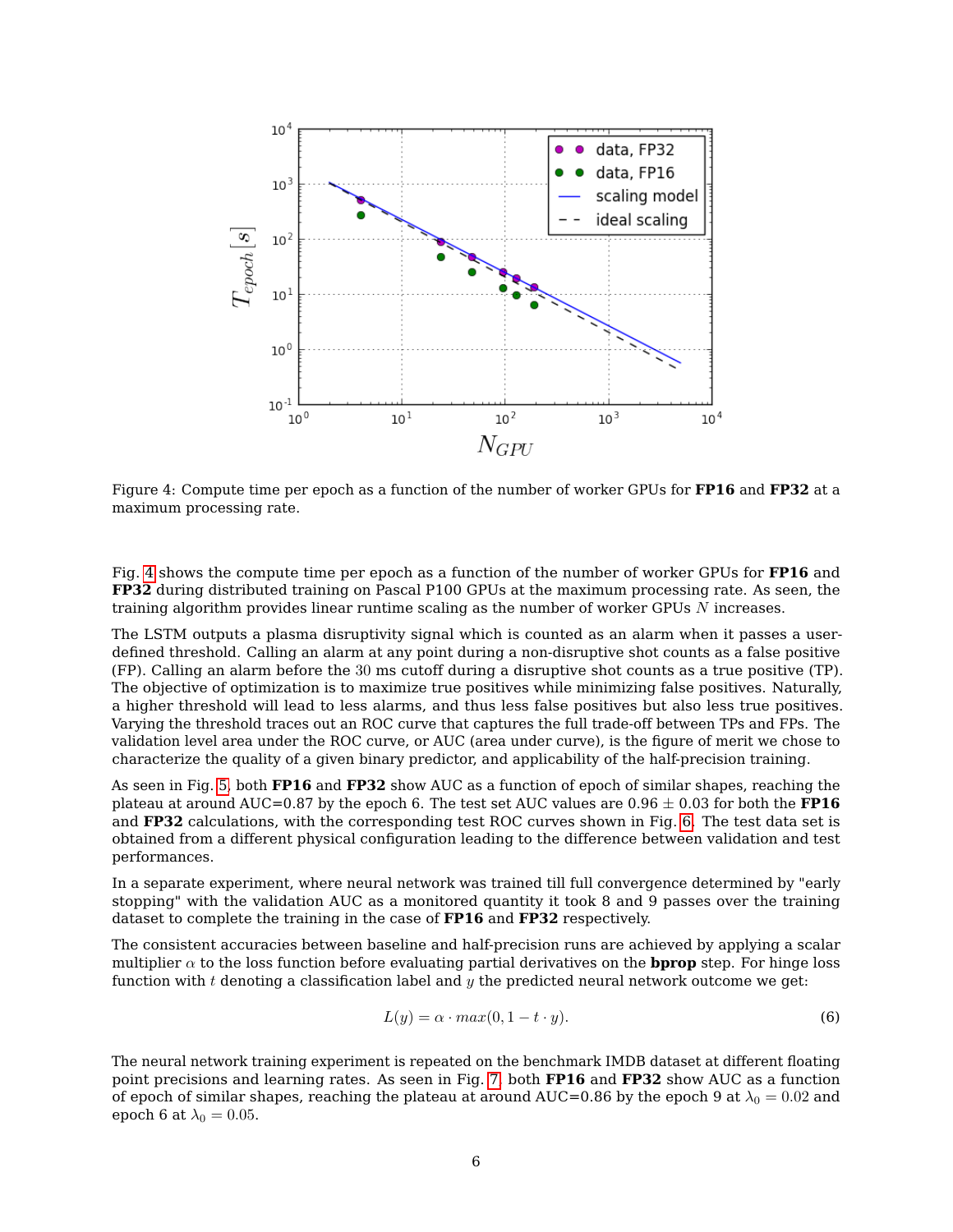

<span id="page-6-0"></span>Figure 5: Validation level AUC per epoch calculated for **FP16** and **FP32** precisions. Left: base learning rate  $\lambda_0 = 0.0004$ , right: base learning rate  $\lambda_0 = 0.001$ . SGD optimizer with momentum, loss scaling factor: 10.0.



<span id="page-6-1"></span>Figure 6: Test level ROC curve calculated for **FP16** and **FP32** precisions.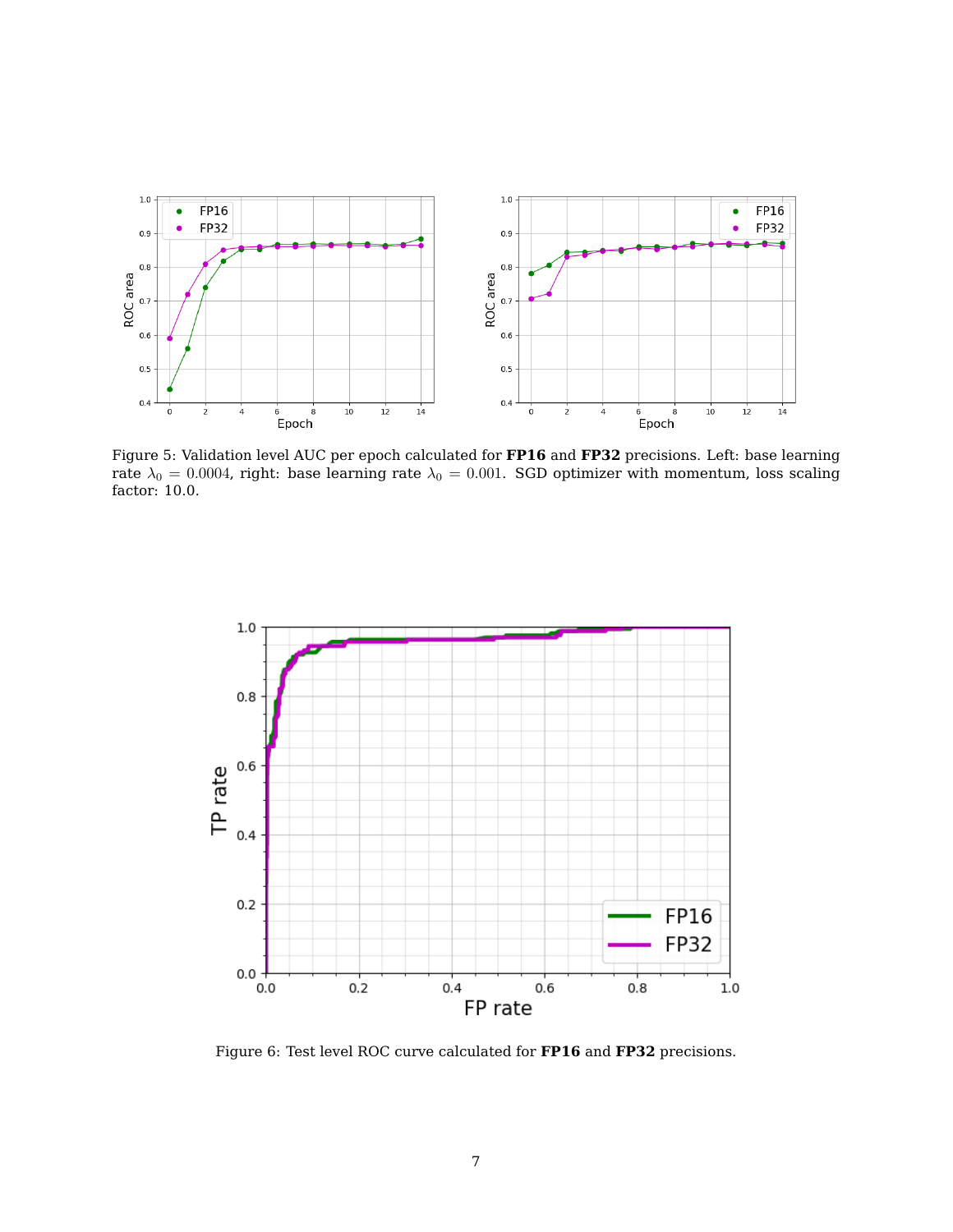

Figure 7: Validation level AUC per epoch calculated for **FP16** and **FP32** precisions for the Large Movie Review Dataset. Left: base learning rate  $\lambda_0 = 0.02$ , right: base learning rate  $\lambda_0 = 0.05$ .

<span id="page-7-0"></span>

<span id="page-7-1"></span>Figure 8: Ratio of synchronization to computation time time per mini-batch as a function of the number of worker GPUs.

Fig. [8](#page-7-1) shows the ratio of synchronization time to computation time (each per mini-batch) as a function of the number of workers when training on Pascal P100 GPUs. As seen, communication time during the distributed training follows logarithmic scaling up to an  $O(100)$  worker GPUs.

Lower floating point precision allows training deeper models in a data-parallel fashion, and, potentially, use larger batch sizes. Tab. [3](#page-10-8) summarizes the maximum number of trainable parameters and number of layers for different floating point precisions and batch sizes. The model capacity is increased by stacking LSTM layers, while keeping the number of recurrent units and a sequence length fixed.

The net gradient corresponding to the models in Tab. [3](#page-10-8) can be estimated as  $N_{par}$ . Batch size  $\cdot$  Size of datatype, comprises  $9.4$   $GB/iter$ . Using MPI allreduce for synchronization, each GPU must send and receive about 9.4 GB of data. Using the CUDA-aware MPI implementation (such as OpenMPI) allows data transfers between GPUs using GPUDirect random direct memory access with a bandwidth of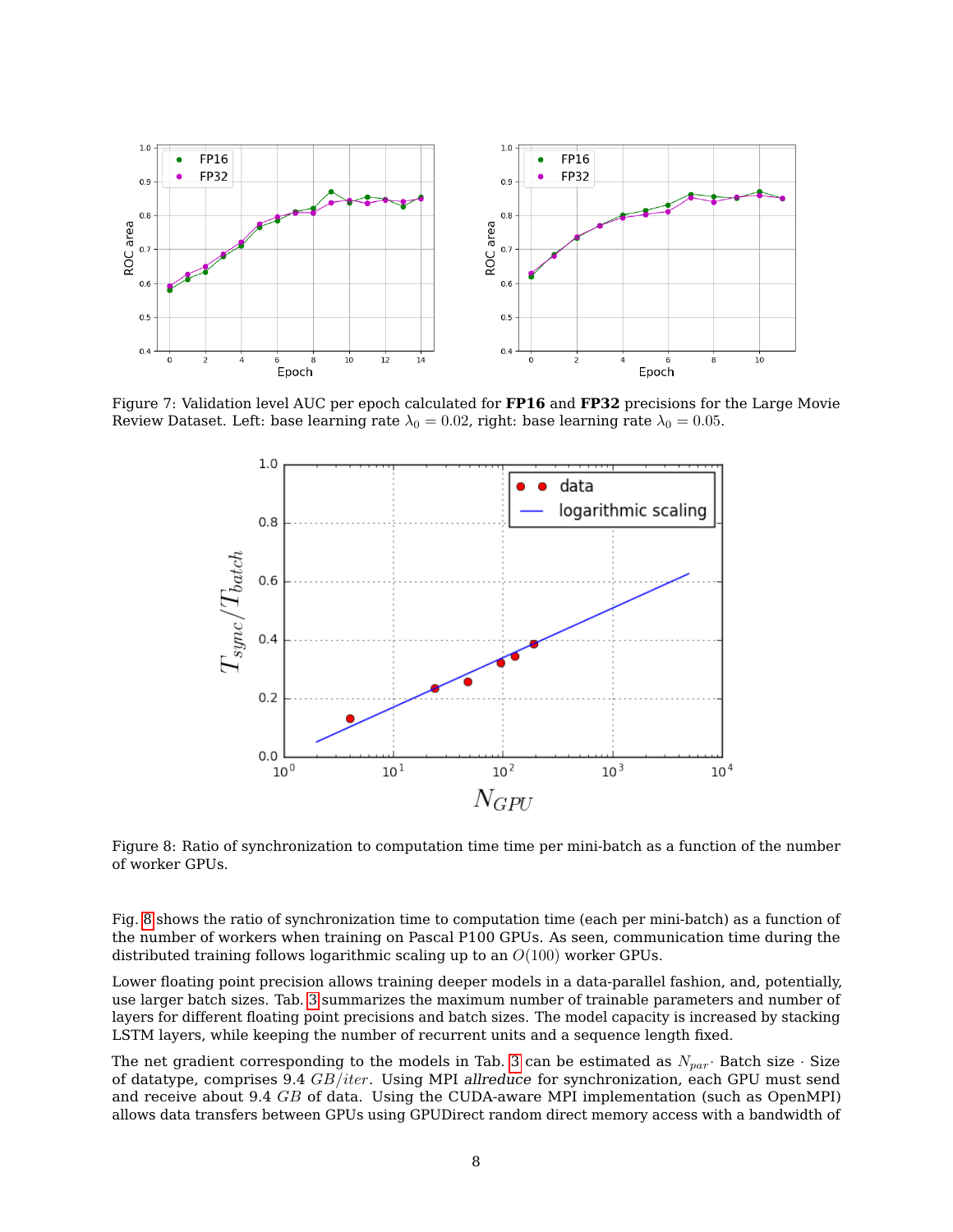| Precision | $N_{par}$                  | $N_{layers}$ | Batch size |
|-----------|----------------------------|--------------|------------|
| FP64      | $\frac{4.6 \cdot 10^6}{ }$ | 15           | 256        |
| FP32      | $9.2 \cdot 10^6$           | 2.9          | 256        |
| FP16      | $18.2 \cdot 10^6$          | 58           | 256        |
| FP64      | $18.2 \cdot 10^6$          | 58           | 64         |
| FP32      | $36.3 \cdot 10^6$          | 118          | 64         |
| FP16      | $72.1 \cdot 10^6$          | 234          | 64         |

Table 1: Maximum capacity of the model in terms of number of trainable parameters, batch size, and equivalent model depth fitting in Pascal P100 GPU device memory for half-precision, single precision, and double floating point precision. A tuned configuration of the neural network for the plasma disruption forecasting task [\[11\]](#page-11-1) consisting of 200 recurrent units and the sequence length of 128 is used.

roughly 10  $GB/s$ , however, with the high-speed Intel Omnipath interconnect in our cluster the data can be transferred across the network with a bandwidth of 6.25  $GB/s$ , which is slower. Since the limiting factor is the network communication, a single iteration requires about:

$$
\frac{Net\ gradient\ size}{Bandwidth} = \frac{9.4\ GB/iter}{6.25\ GB/s} \approx 1500\ ms/iter \tag{7}
$$

## **8 Conclusions**

Training of deep recurrent neural networks with half-precision floats has been evaluated on a computing framework integrating TensorFlow with custom parameter averaging and global weight update routines implemented with CUDA-aware MPI. Tests with the JET plasma disruption time series dataset, and the benchmark Large Movie Review Dataset (IMDB) yield comparable validation level performances at the end of each epoch for half and single floating point precisions.

A distributed data-parallel synchronous stochastic gradient descent approach showing strong nearly linear  $O(\frac{log(N)}{N})$  $\frac{N(N)}{N}$ ) runtime scaling is run on GPU clusters and evaluated. With half-precision runs, memory bandwidth and communication overhead is significantly reduced, allowing the fitting of larger models with over 70 million trainable parameters, and large batch sizes.

A learning rate scheduling approach, reducing the base learning rate as a function of the number of workers followed by an exponential decay on a per-epoch basis is introduced to facilitate neural network convergence when training on HPC clusters with up to  $O(100)$  worker GPUs.

Scalar multiplier  $\alpha$  applied to the loss function before evaluating partial derivatives during the **bprop** step is found to be crucial for the model convergence at half-precision.

#### **A Datasets**

#### <span id="page-8-0"></span>**A.1 JET**

We present a summary of the JET dataset [\[10\]](#page-11-0) used throughout this paper. JET is the largest tokamak fusion experiment operating today and is situated in the UK. Plasma discharges ("shots") range in length from  $\sim 1$  to  $\sim 40$  seconds and are sampled at a rate of 1 ms. Thus, there are  $O(10^3)$  to  $O(10^4)$  timesteps per shot. Each shot consists of a scalar floating point value for each of the following measured plasma parameters for each timestep:

- 1. q95 plasma safety factor
- 2.  $\beta$ : plasma beta
- 3.  $I_p$ : plasma current
- 4.  $l_i$ : plasma internal inductance
- 5. n: plasma number density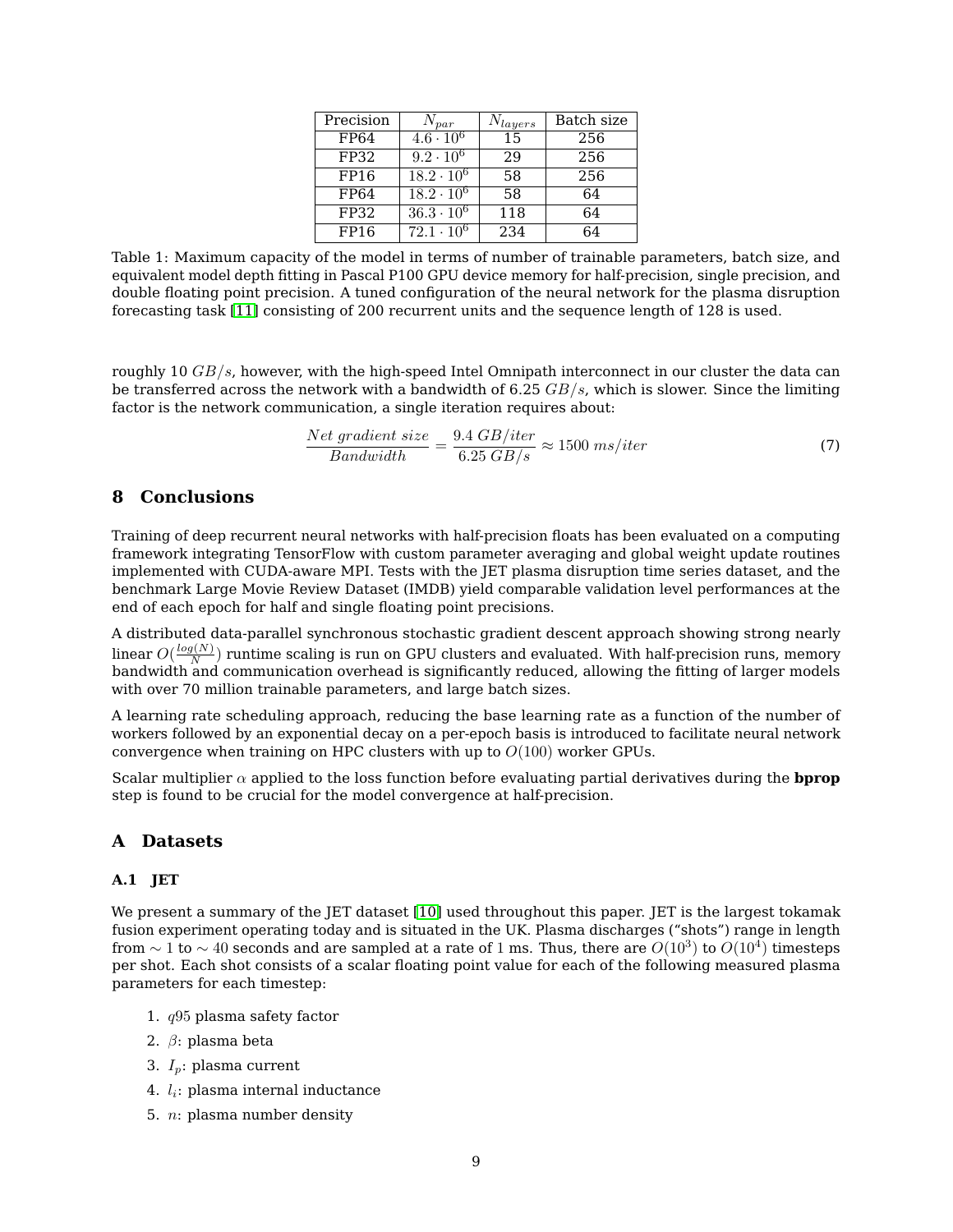| Signal                     | <b>Test AUC</b> | Train AUC | Val. AUC |
|----------------------------|-----------------|-----------|----------|
| Normalized Beta            | 0.5340          | 0.5249    | 0.4939   |
| Locked mode amplitude      | 0.7503          | 0.7819    | 0.7765   |
| <b>Input Power</b>         | 0.4158          | 0.4527    | 0.4538   |
| Radiated Power Core        | 0.3597          | 0.3732    | 0.3902   |
| <b>Radiated Power Edge</b> | 0.6122          | 0.5933    | 0.6410   |
| q95 safety factor          | 0.7914          | 0.7693    | 0.7838   |
| <b>Input Beam Torque</b>   | 0.5284          | 0.5406    | 0.5242   |
| Plasma density             | 0.5903          | 0.5817    | 0.5763   |
| Electron dens. profile     | 0.7008          | 0.6976    | 0.7647   |
| stored energy              | 0.6389          | 0.6518    | 0.6169   |
| Electron temp. profile     | 0.7142          | 0.7226    | 0.7648   |
| plasma current             | 0.7143          | 0.7017    | 0.7128   |
| plasma current direct.     | 0.4787          | 0.4940    | 0.5221   |
| plasma current error       | 0.4668          | 0.4652    | 0.4674   |
| plasma current target      | 0.7757          | 0.7477    | 0.7465   |
| internal inductance        | 0.3609          | 0.4026    | 0.3741   |

Table 2: Single signal summary for D3D dataset in terms of best validation level AUC, train and test level AUCs.

- 6. MLA: amplitude of the locked mode signal
- 7.  $P_{rad}$ : radiated power
- 8.  $E_{int}$ : internal energy
- 9.  $\frac{\partial E_{int}}{\partial t}$ : time derivative of internal energy
- 10.  $P_{in}$ : input power

A fraction of about 10% of shots ends in a disruption. These shots are referred to as disruptive. All other shots are called non-disruptive.

The dataset consists of  $\sim$  4300 shots from JET experimental campaigns C15-C27b. During these campaigns the JET tokamak had carbon fiber composite (CFC) walls. These shots are used for training and validation in an 80/20 split. The dataset also includes and ∼ 1100 shots from the campaigns C28-30. In these more recent campaigns, the tokamak was upgraded to have a moder modern metallic wall. These shots are used for testing.

#### **A.2 Large Movie Review Dataset (IMDB)**

The dataset contains movie reviews along with their associated binary sentiment polarity labels [\[1\]](#page-9-0). It often serves as a benchmark for sentiment classification. It contains 50000 reviews split evenly between train and test sets.

In the entire collection, no more than 30 reviews are allowed for any given movie because reviews for the same movie tend to have correlated ratings. Further, the train and test sets contain a disjoint set of movies. In the labeled train and test sets, a negative review has a score of less or equal to 4 out of 10, and a positive review has a score of greater or equal to 7 out of 10. Thus reviews with more neutral ratings are not included in the train/test sets.

## **References**

<span id="page-9-0"></span>[1] Andrew L. Maas, Raymond E. Daly, Peter T. Pham, Dan Huang, Andrew Y. Ng, and Christopher Potts. Learning word vectors for sentiment analysis. In Proceedings of the 49th Annual Meeting of the Association for Computational Linguistics: Human Language Technologies, pages 142–150, Portland, Oregon, USA, June 2011. Association for Computational Linguistics.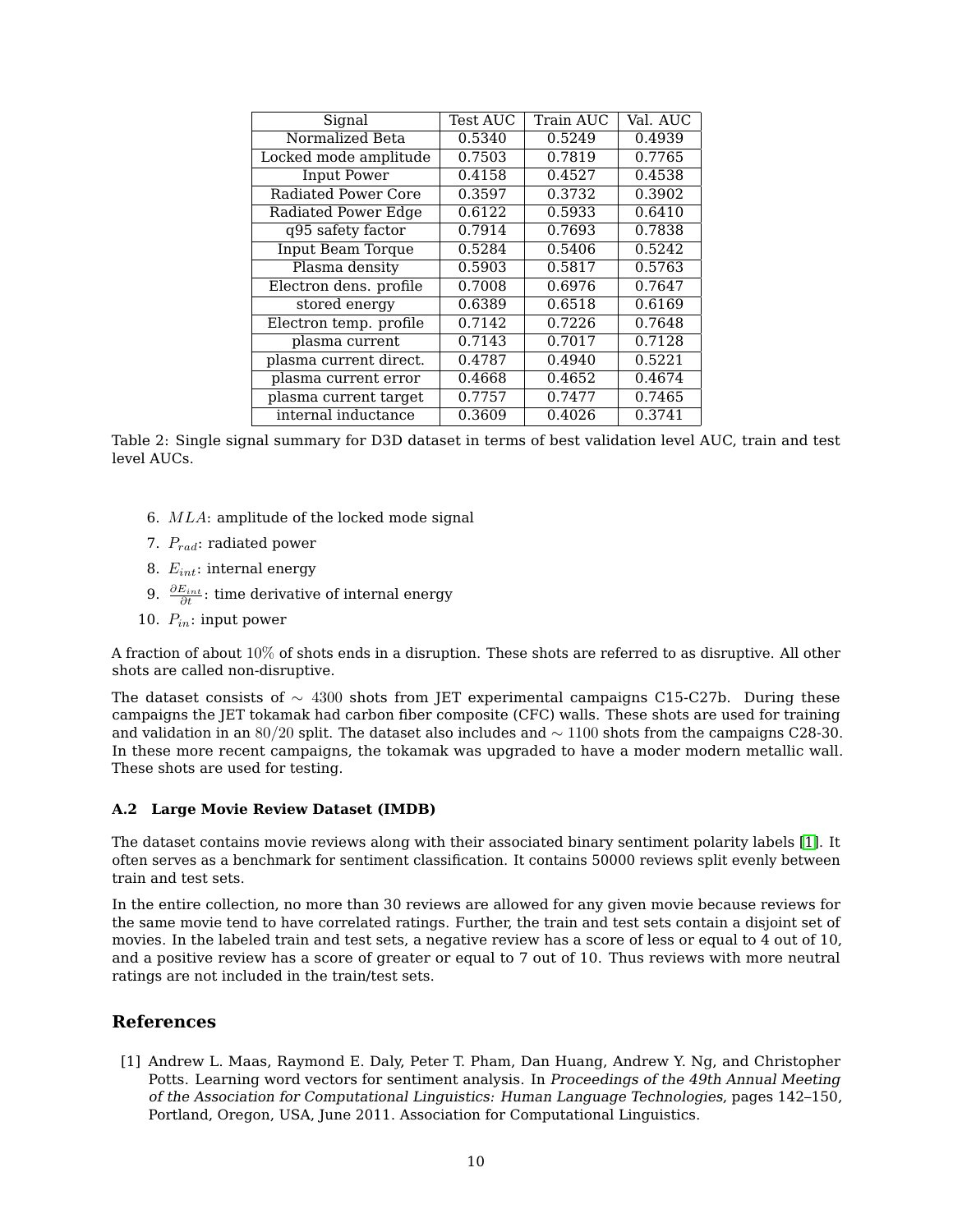| Signal                     | <b>Test AUC</b> | Train AUC | Val. AUC |
|----------------------------|-----------------|-----------|----------|
| Normalized Beta            | 0.7805          | 0.8112    | 0.8074   |
| Locked mode amplitude      | 0.7785          | 0.7492    | 0.7799   |
| <b>Input Power</b>         | 0.7907          | 0.7933    | 0.7794   |
| <b>Radiated Power Core</b> | 0.7903          | 0.8311    | 0.7764   |
| <b>Radiated Power Edge</b> | 0.7891          | 0.7244    | 0.7794   |
| q95 safety factor          | 0.6777          | 0.7228    | 0.7676   |
| Input Beam Torque          | 0.7514          | 0.7868    | 0.7569   |
| Plasma density             | 0.7966          | 0.7519    | 0.7370   |
| Electron dens. profile     | 0.7976          | 0.7732    | 0.7716   |
| stored energy              | 0.7873          | 0.7785    | 0.7835   |
| Electron temp. profile     | 0.8069          | 0.7895    | 0.7850   |
| plasma current             | 0.7993          | 0.7974    | 0.7829   |
| plasma current direct.     | 0.8034          | 0.7731    | 0.7813   |
| plasma current error       | 0.7439          | 0.7596    | 0.7742   |
| plasma current target      | 0.7802          | 0.7991    | 0.7710   |
| internal inductance        | 0.7461          | 0.7640    | 0.7694   |

<span id="page-10-8"></span>Table 3: Augmented study summary for D3D dataset in terms of best validation level AUC, train and test level AUCs. During training, augment one signal at random, one at a time. During inference, augment a fixed signal, one at a time.

- <span id="page-10-0"></span>[2] Jeffrey Dean, Greg Corrado, Rajat Monga, Kai Chen, Matthieu Devin, Mark Mao, Marc'aurelio Ranzato, Andrew Senior, Paul Tucker, Ke Yang, Quoc V. Le, and Andrew Y. Ng. Large scale distributed deep networks. In F. Pereira, C. J. C. Burges, L. Bottou, and K. Q. Weinberger, editors, Advances in Neural Information Processing Systems 25, pages 1223–1231. Curran Associates, Inc., 2012.
- <span id="page-10-1"></span>[3] Alex Krizhevsky, Ilya Sutskever, and Geoffrey E Hinton. Imagenet classification with deep convolutional neural networks. In F. Pereira, C. J. C. Burges, L. Bottou, and K. Q. Weinberger, editors, Advances in Neural Information Processing Systems 25, pages 1097–1105. Curran Associates, Inc., 2012.
- <span id="page-10-2"></span>[4] Sang Kyun Kim, Lawrence C McAfee, Peter Leonard McMahon, and Kunle Olukotun. A highly scalable restricted boltzmann machine fpga implementation. In Field Programmable Logic and Applications, 2009. FPL 2009. International Conference on, pages 367–372. IEEE, 2009.
- <span id="page-10-3"></span>[5] Rafal Józefowicz, Oriol Vinyals, Mike Schuster, Noam Shazeer, and Yonghui Wu. Exploring the limits of language modeling. CoRR, abs/1602.02410, 2016.
- <span id="page-10-4"></span>[6] Matthieu Courbariaux, Yoshua Bengio, and Jean-Pierre David. Training deep neural networks with low precision multiplications. arXiv e-prints, abs/1412.7024, December 2014.
- <span id="page-10-5"></span>[7] Darryl D. Lin, Sachin S. Talathi, and V. Sreekanth Annapureddy. Fixed point quantization of deep convolutional networks. In Proceedings of the 33rd International Conference on International Conference on Machine Learning - Volume 48, ICML'16, pages 2849–2858. JMLR.org, 2016.
- <span id="page-10-6"></span>[8] Itay Hubara, Matthieu Courbariaux, Daniel Soudry, Ran El-Yaniv, and Yoshua Bengio. Quantized neural networks: Training neural networks with low precision weights and activations. arXiv e-prints, abs/1609.07061, September 2016.
- <span id="page-10-7"></span>[9] Martín Abadi, Ashish Agarwal, Paul Barham, Eugene Brevdo, Zhifeng Chen, Craig Citro, Greg S. Corrado, Andy Davis, Jeffrey Dean, Matthieu Devin, Sanjay Ghemawat, Ian Goodfellow, Andrew Harp, Geoffrey Irving, Michael Isard, Yangqing Jia, Rafal Jozefowicz, Lukasz Kaiser, Manjunath Kudlur, Josh Levenberg, Dan Mané, Rajat Monga, Sherry Moore, Derek Murray, Chris Olah, Mike Schuster, Jonathon Shlens, Benoit Steiner, Ilya Sutskever, Kunal Talwar, Paul Tucker, Vincent Vanhoucke, Vijay Vasudevan, Fernanda Viégas, Oriol Vinyals, Pete Warden, Martin Wattenberg, Martin Wicke, Yuan Yu, and Xiaoqiang Zheng. TensorFlow: Large-scale machine learning on heterogeneous systems, 2015. Software available from tensorflow.org.